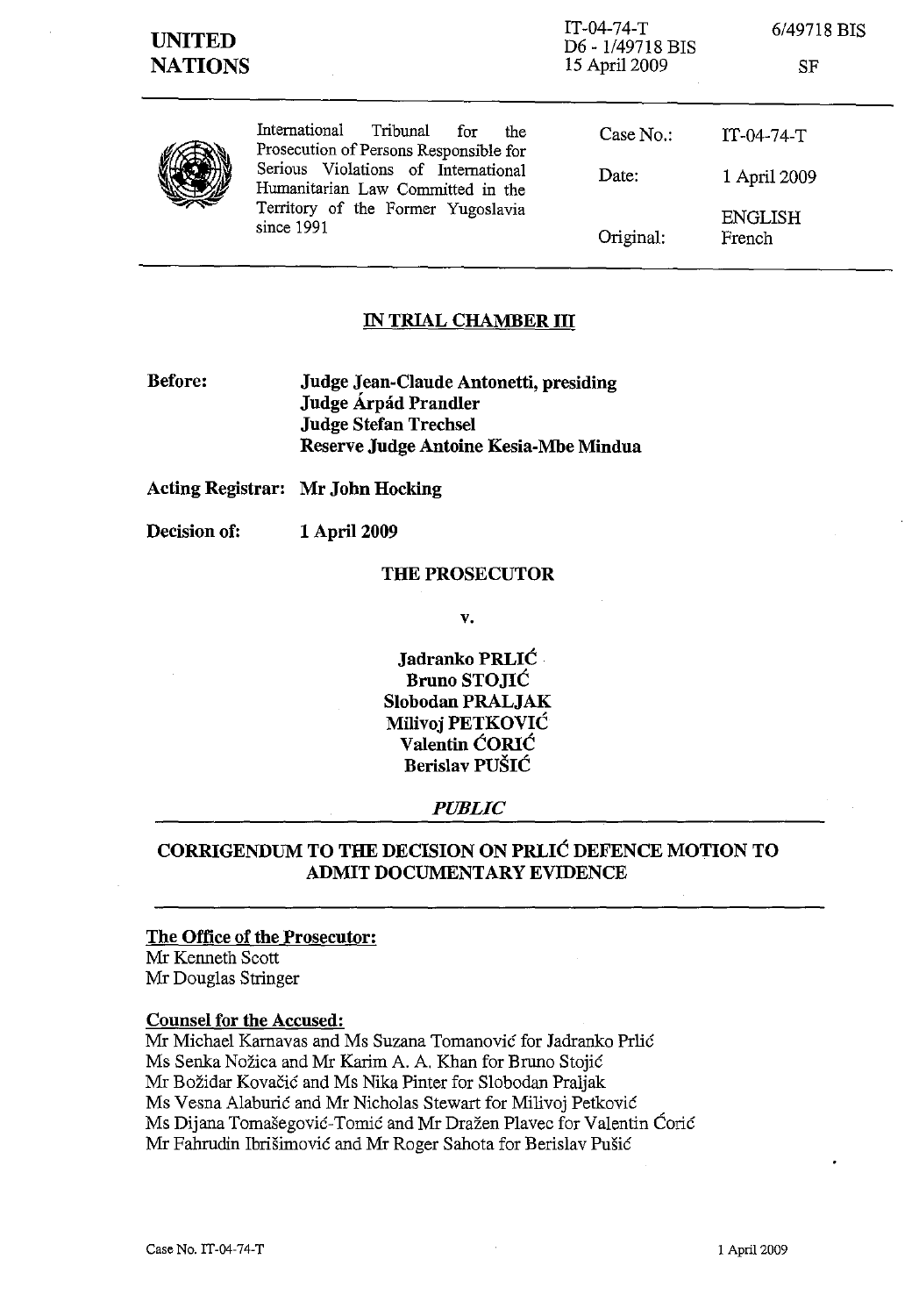**TRIAL CHAMBER III** ("Chamber") of the International Tribunal for the Prosecution of Persons Responsible for Serious Violations of International Humanitarian Law Committed in the Territory of the Former Yugoslavia since 1991 ("Tribunal"),

**NOTING** "Jadranko Prlic's Motion for the Admission of Documentary Evidence", with three attached annexes, filed on 5 December 2008 by Counsel for the Accused Prlic ("Prlic Defence"), in which the Prlic Defence requested the admission into evidence of 1135 documents, including Exhibits 1D 00208, 1D 00343, 1D 01183, 1D 01696, 1D 01712, 1D 01801, 1D 01974, 1D 01987, 1D 02148, 1D 02341, 1D 02434, 1D 02662, 1D 02909, P 00767, P 00824 and P 00921,

**NOTING** the Decision on Prlic Defence Motion for Admission of Documentary Evidence, rendered by the Chamber on 6 March 2009 ("Decision of 6 March 2009"),

**CONSIDERING** that in regards to Exhibits 1D 01987 and 1D 02434 requested for admission by the Prlic Defence, the Annex attached to the Decision of 6 March 2009 is worded as follows:

"Not Admitted (the source was not disclosed by the Prlic Defence)",

**CONSIDERING** that pages 1, 2 and 3 of the English version of Exhibit 1D 02434 had already been admitted by the Order Admitting Evidence Related to Witness Marinko Simunovic of 13 November 2008,

**CONSIDERING** that pages 13, 14 and 15 of the English version of Exhibit 1D 01987 had already been admitted by the Order on the Admission of Evidence Related to Witness Borislav Puljic of 14 October 2008 and pages 1, 8 and 9 of the English version by the Order to Admit Evidence Related to Witness Slobodan Bozic of 6 March 2009,

**CONSIDERING** furthermore that Witness Marko Simunovic was able to comment on the reliability and authenticity of Exhibit 10 02434 and that Witnesses Slobodan Bozic and Borislav Puljic were also able to comment on the reliability and authenticity of Exhibit 1D 01987,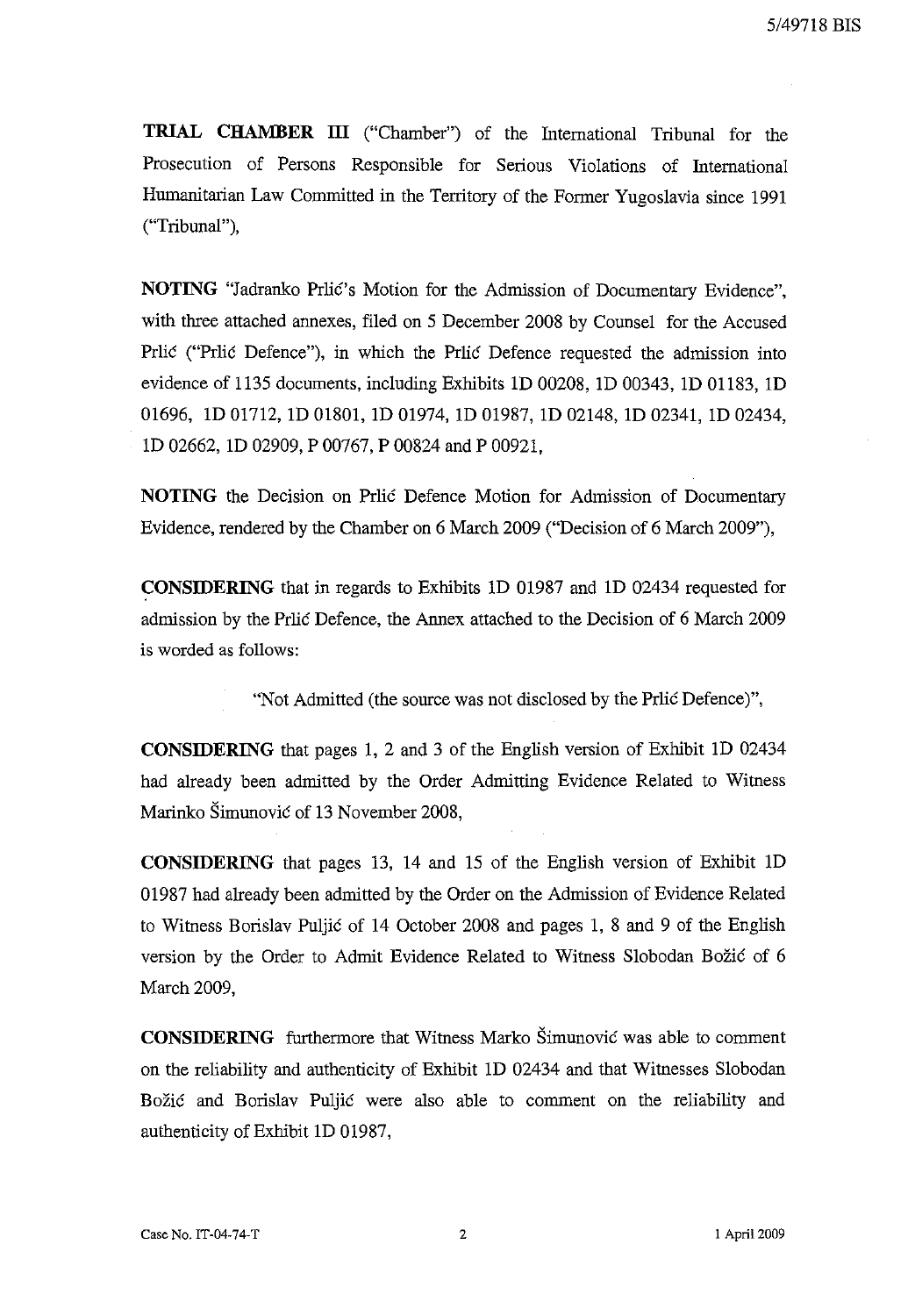**CONSIDERING,** consequently, that Exhibits 10 01987 and 10 02434 present sufficient indicia of reliability, relevance and probative value in respect to the Indictment and that the Chamber should have admitted the rest of the pages of the English version of the exhibits in question in the Decision of 6 March 2009, and that it is therefore appropriate to amend the Annex in this respect,

**CONSIDERING** that, in regards to Exhibits 10 00208, 10 01183, 10 01696, 10 01712, 10 01801, 10 01974, 10 02148, 10 02341 and 10 02662, requested for admission by the Prlic Defence, the Annex attached to the Decision of 6 March 2009 is worded as follows:

"Not admitted (the source was not disclosed by the Prlic Defence)",

**CONSIDERING** that Exhibits 10 01974 and 10 02341 had already been admitted by the Decision on Prlic Defence Motion for Reconsideration (Zoran Buntic) of 20 October 2008,

**CONSIDERING** that Exhibit 10 02662 had already been admitted by the Order Admitting Evidence Related to Witness Marinko Simunovic of 13 November 2008,

**CONSIDERING** that Exhibits 10 01183 and 10 02148 had already been admitted by the Order Admitting Evidence Regarding Witness Neven Tomic of 21 January 2009,

**CONSIDERING** that Exhibit 10 01712 had already been admitted by the Order Admitting Evidence Regarding Witness Mirko Zelenika of 28 January 2009,

**CONSIDERING** that Exhibits 10 00208, 10 01696 and 10 01801 had already been admitted by the Order Admitting Evidence Regarding Witness Zdravko Batinic of 29 January 2009,

**CONSIDERING** that in regards to Exhibit 1D 00343, requested for admission by the Prlic Defence, the Annex attached to the Decision of 6 March 2009 is worded as follows:

"Not Admitted. (Absence of information attesting to the authenticity of the original document in BCS (Absence of an Official Gazette heading, a signature or stamp))."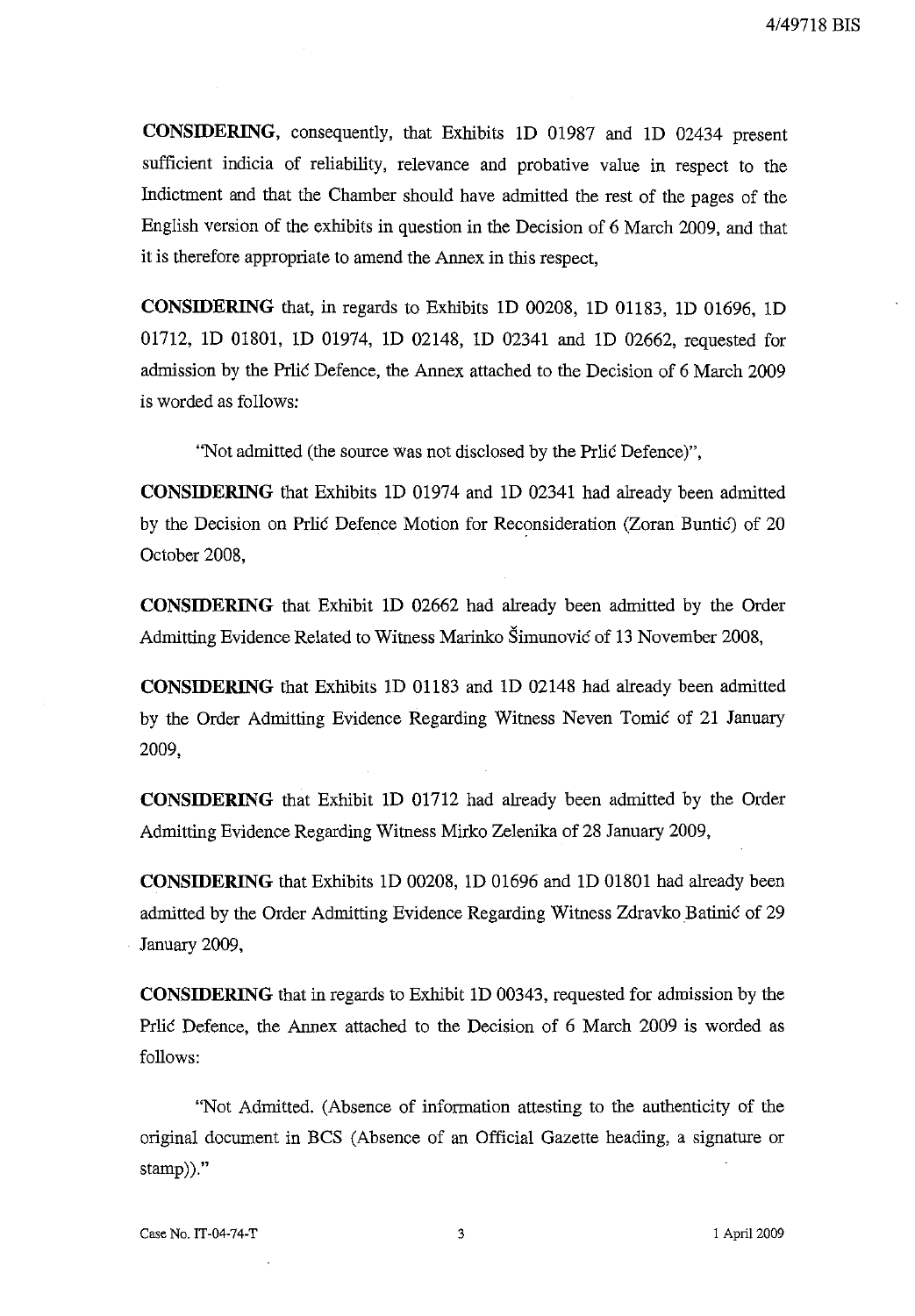**CONSIDERING** that Exhibit 1D 00343 had already been admitted by the Order Admitting Evidence Regarding Witness Mirko Zelenika of 28 January 2009,

**CONSIDERING** that in regards to Exhibits P 00767, P 00824 and P 00921, requested for admission by the Prlic Defence, the Annex attached to the Decision of 6 March 2009 is worded as follows:

"Not Admitted. (Absence of infonnation attesting to the authenticity of the original document in BCS (Absence of an Official Gazette heading, a signature or stamp))."

**CONSIDERING** that Exhibit P 00824 had already been admitted by the Order Admitting Evidence Regarding Witness Neven Tomic of 21 January 2009,

**CONSIDERING** that Exhibits P 00767 and P 00921 had already been admitted by the Order to Admit Evidence Related to Witness Slobodan Bozic of 6 March 2009,

**CONSIDERING,** consequently, that in the Decision of 6 March 2009, the Chamber should have indicated that the request for admission in regards to Exhibits 1D 00208, 1D 00343, 1D 01183, 1D 01696, 1D 01712, 1D 01801, 1D 01974, 1D 02148, 1D 02341, 1D 02662, P 00767, P 00824 and P 00921 was moot, and that it is therefore appropriate to amend the Annex in that respect,

**CONSIDERING** that in regards to Exhibit 1D 02909 requested for admission by the Prlic Defence, the Annex attached to the Decision of 6 March 2009 is worded as follows:

"Not admitted (the translation of the document is incomplete)"

**CONSIDERING** that the Chamber holds that the excerpts of Exhibit 1D 02909 translated into English could have been admitted,

**CONSIDERING,** consequently, that in the Decision of 6 March 2009, the Chamber should have indicated that the request for admission regarding Exhibit ID 02909 was admitted in part, insofar as it concerns pages 1 to 3 of the English version uploaded onto ecourt under number 1D56-0218.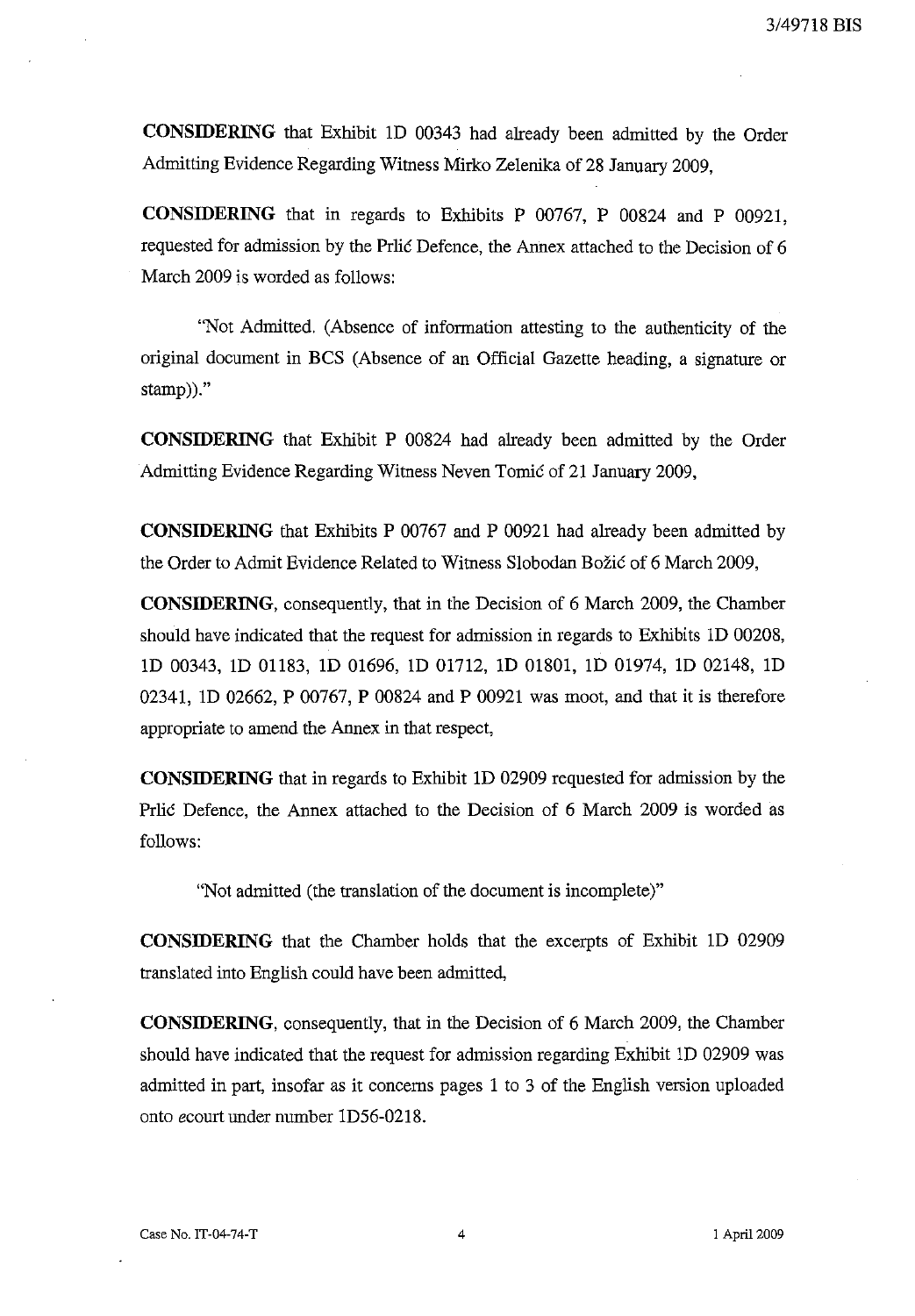## **FOR THE FOREGOING REASONS,**

**PURSUANT TO** Rules 54 and 89 of the Rules of Procedure and Evidence,

**ORDERS** that the Annex to the Decision of 6 March 2009 be amended as follows

Regarding Exhibit 1D 01987:

"Admitted (pages 2 to 7, 10 to 12 and 16 to 18 of the English version)",

Regarding Exhibit 1D 02434:

"Admitted"

Regarding Exhibits 1D 01974 and 1D 02341:

"Moot (already admitted by the Decision on Prlic Defence Motion for Reconsideration (Zoran Buntic) of 20 October 2008)",

Regarding Exhibit 1D 02662:

''Moot (already admitted by the Order Admitting Evidence Related to Witness Marinko Šimunović of 13 November 2008)",

Regarding Exhibits 1D 01183, 1D 02148 and P 00824:

"Moot (already admitted by the Order Admitting Evidence Regarding Witness Neven Tomić of 21 January 2009)",

Regarding Exhibits 1D 00343 and 1D 01712:

"Moot (already admitted by the Order Admitting Evidence Regarding Witness Mirko Zelenika of 28 January 2009)",

Regarding Exhibits 1D 00208. 1D 01696 and 1D 01801:

"Moot (already admitted by the Order Admitting Evidence Regarding Witness Zdravko Batinić of 29 January 2009)",

Regarding Exhibit 1D 02909:

"Admitted in part (only pages 1 to 3 of the English version uploaded onto *ecourt* under number ID56-0218)",